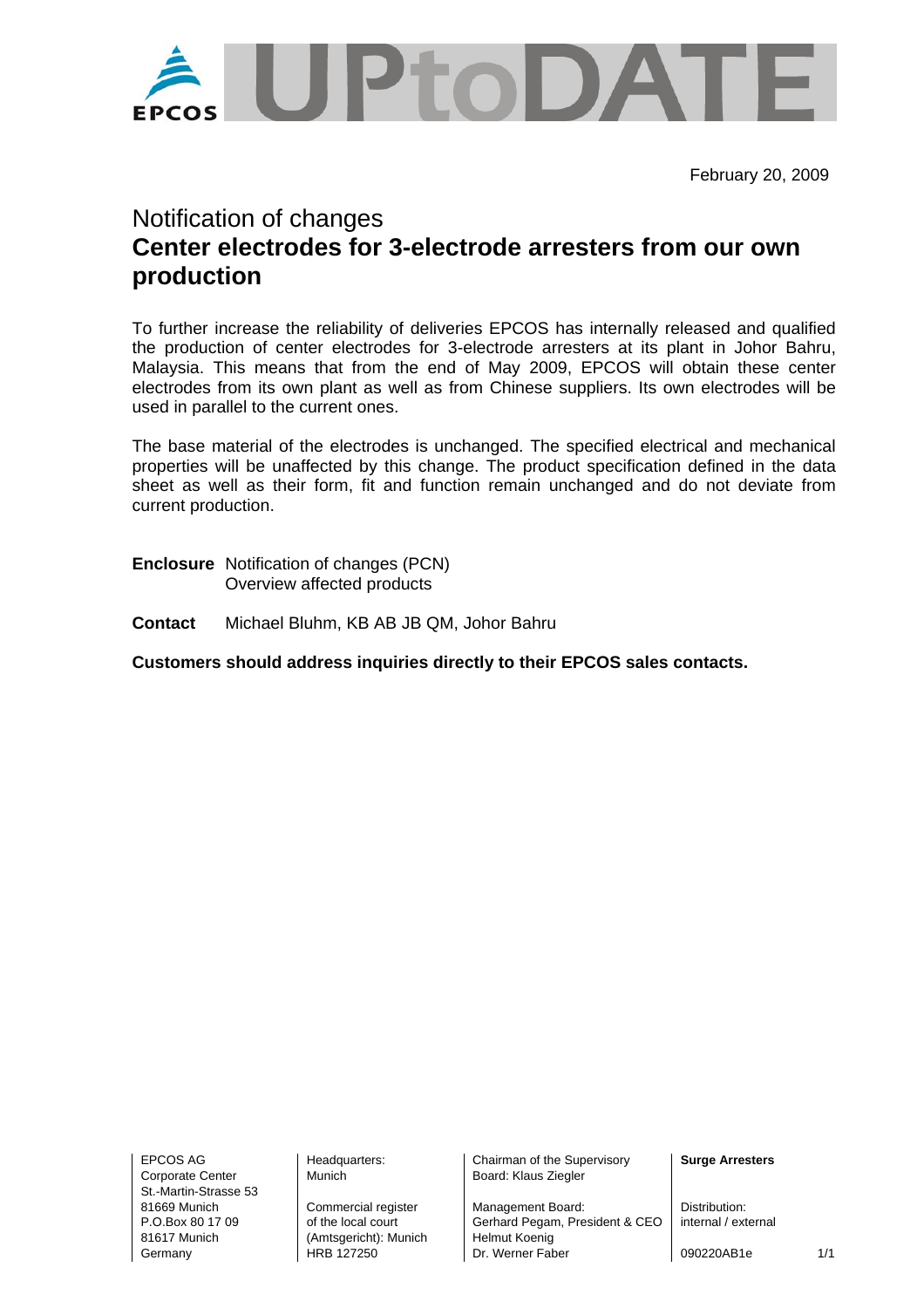

## **Product / Process Change Notification Produkt-/ Prozess-Änderungsmitteilung**

| 1. ID No. / ID-Nr.: KB 09/07                                                                                                                                                                                                                                                                                                                                                                                                                                                                                    |                                                                                                                                                                                                                                                                              | 2. Date of announcement / Datum der Ankündigung: 20.02.2009 |                                                 |                                             |
|-----------------------------------------------------------------------------------------------------------------------------------------------------------------------------------------------------------------------------------------------------------------------------------------------------------------------------------------------------------------------------------------------------------------------------------------------------------------------------------------------------------------|------------------------------------------------------------------------------------------------------------------------------------------------------------------------------------------------------------------------------------------------------------------------------|-------------------------------------------------------------|-------------------------------------------------|---------------------------------------------|
| 3. Type /<br>Produktgruppe:                                                                                                                                                                                                                                                                                                                                                                                                                                                                                     |                                                                                                                                                                                                                                                                              | Old ordering code /<br>Alte Bestell-Nr.:                    | New ordering code /<br><b>Neue Bestell-Nr.:</b> | Customer part number /<br>Kundensachnummer: |
| 3-electrode arresters                                                                                                                                                                                                                                                                                                                                                                                                                                                                                           | See annex/                                                                                                                                                                                                                                                                   |                                                             | No change/                                      |                                             |
| (see annex)/                                                                                                                                                                                                                                                                                                                                                                                                                                                                                                    | Siehe Anlage                                                                                                                                                                                                                                                                 |                                                             | keine Änderung                                  |                                             |
| 3-Elektroden-Ableiter<br>(siehe Anlage)                                                                                                                                                                                                                                                                                                                                                                                                                                                                         |                                                                                                                                                                                                                                                                              |                                                             |                                                 |                                             |
| 4. Description of change / Beschreibung der Änderung:                                                                                                                                                                                                                                                                                                                                                                                                                                                           |                                                                                                                                                                                                                                                                              |                                                             |                                                 |                                             |
| We are currently using center electrodes of 3-electrode arresters supplied by Chinese vendors. The<br>production of these electrodes has now additionally been internally approved and qualified at our EPCOS<br>factory in Johor Bahru, Malaysia. We will start using center electrodes from our own production in parallel<br>to the currently used ones. The base material, the interior electrode coating material as well as all the<br>dimensional and electrical aspects of the parts remain unchanged./ |                                                                                                                                                                                                                                                                              |                                                             |                                                 |                                             |
| Zur Zeit bezieht EPCOS Mittel-Elektroden von 3-Elektroden-Ableitern von chinesischen Lieferanten. Nun<br>haben wir zusätzlich die Produktion der Mittel-Elektroden auch in unserem EPCOS-Werk in Johor Bahru/<br>Malaysia intern freigegeben und qualifiziert. Wir werden diese Elektroden parallel zu den aktuell<br>verwendeten einsetzen. Das Material der Elektroden ist unverändert. Die Abmessungen, die Form und die<br>äussere Beschichtung der Bauelemente bleiben unverändert.                        |                                                                                                                                                                                                                                                                              |                                                             |                                                 |                                             |
| 5. Effect on the product or for customers (quality, specification, lead time) /<br>Auswirkung auf das Produkt oder für den Kunden (Qualität, Spezifikation, Lieferzeiten):                                                                                                                                                                                                                                                                                                                                      |                                                                                                                                                                                                                                                                              |                                                             |                                                 |                                             |
| The specified electrical and mechanical characteristics will not be affected by these changes. The product<br>specification defined in the data sheet, as well as the form, fit and function will be fulfilled and do not<br>deviate from the current production./                                                                                                                                                                                                                                              |                                                                                                                                                                                                                                                                              |                                                             |                                                 |                                             |
|                                                                                                                                                                                                                                                                                                                                                                                                                                                                                                                 | Die spezifizierten elektrischen und mechanischen Eigenschaften werden durch diese Veränderungen nicht<br>beeinflusst. Die im Datenblatt festgelegten Werte wie auch die Gestalt, Passform und Funktion bleiben<br>bestehen und weichen nicht von der aktuellen Fertigung ab. |                                                             |                                                 |                                             |
| 6. Quality assurance measures / Maßnahmen zur Qualitätssicherung:                                                                                                                                                                                                                                                                                                                                                                                                                                               |                                                                                                                                                                                                                                                                              |                                                             |                                                 |                                             |
| The qualification took place in accordance with our internal green-light quality procedure. The<br>investigations for internal release showed no effects on the electrical and mechanical characteristics as a<br>consequence of the change described in item 4. The established control plans will consequently not be<br>changed. All quality assurance measures are maintained./                                                                                                                             |                                                                                                                                                                                                                                                                              |                                                             |                                                 |                                             |
| Die Qualifikation erfolgte nach unseren internen Freigaberichtlinien. Die Untersuchungen zur internen<br>Freigabe zeigten keine Einflüsse auf die elektrischen und mechanischen Eigenschaften als Ergebnis der<br>in Abschnitt 4 beschriebenen Maßnahmen. Die eingeführten Prüfpläne wurden nicht verändert. Alle<br>Qualitätssicherungsmaßnahmen werden weitergeführt.                                                                                                                                         |                                                                                                                                                                                                                                                                              |                                                             |                                                 |                                             |
|                                                                                                                                                                                                                                                                                                                                                                                                                                                                                                                 | 7. Scheduled date of introduction / Geplante Einführung: May 22, 2009 / 22.05.2009                                                                                                                                                                                           |                                                             |                                                 |                                             |
|                                                                                                                                                                                                                                                                                                                                                                                                                                                                                                                 | 8. Customer feedback / Rückmeldung vom Kunden:                                                                                                                                                                                                                               |                                                             |                                                 |                                             |
| If EPCOS does not receive notification to the contrary within a period of 10 weeks, EPCOS assumes that<br>the customer agrees to the change. For an interim period we cannot rule out that old as well as new<br>products will be shipped.<br>Falls EPCOS innerhalb von 10 Wochen keine gegenteilige Mitteilung erhält, geht EPCOS davon aus, dass<br>die geplante Änderung vom Kunden akzeptiert ist. Innerhalb einer Übergangszeit kann es vorkommen,<br>dass sowohl alte wie auch neue Ware geliefert wird.  |                                                                                                                                                                                                                                                                              |                                                             |                                                 |                                             |
| <b>Quality Management:</b>                                                                                                                                                                                                                                                                                                                                                                                                                                                                                      |                                                                                                                                                                                                                                                                              |                                                             | Signature                                       |                                             |
| Name: Dr. W. Pint                                                                                                                                                                                                                                                                                                                                                                                                                                                                                               |                                                                                                                                                                                                                                                                              |                                                             | sgd. Dr. Pint                                   |                                             |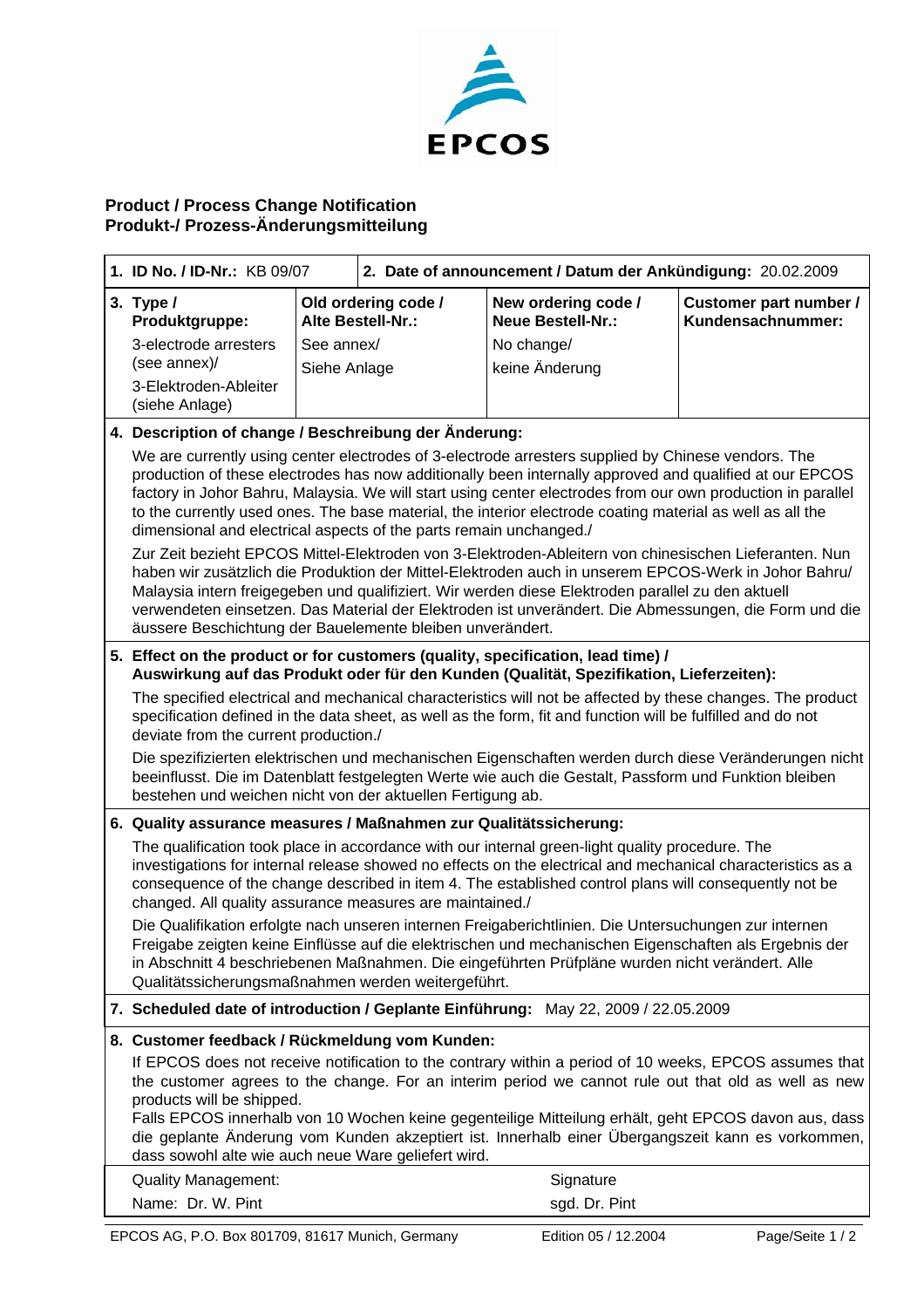

Product Marketing: Tel: +49 30 386 25621 Signature Fax: +49 30 386 26485 sgd. Fluege E-mail: michael.fluege@epcos.com Name: Michael Fluege

Customer acknowledgement **Signature** Signature Bestätigung durch den Kunden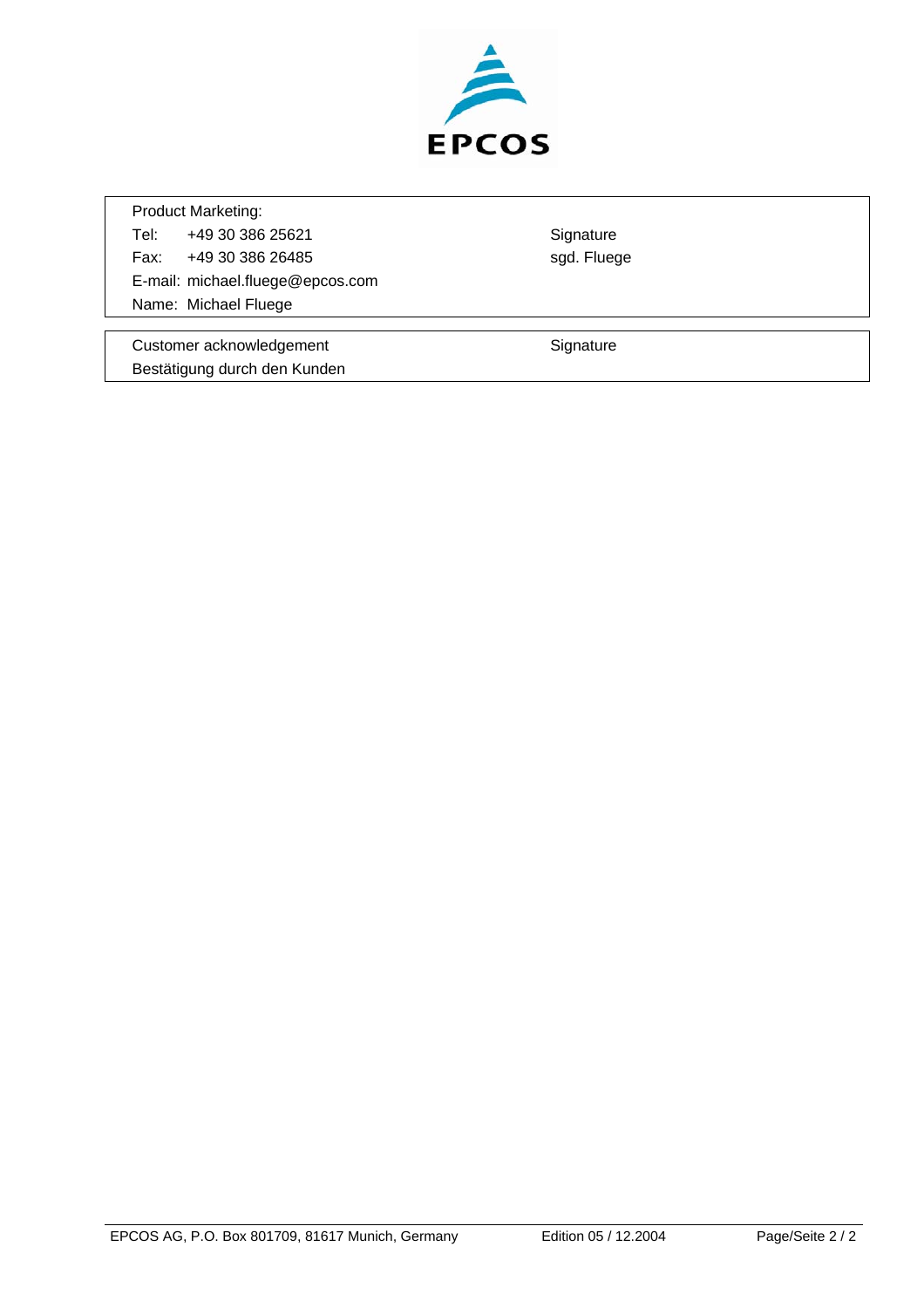

## **Annex of UPtoDATE 090220AB1 and PCN KB 09/07 of February 22, 2009 / Center electrodes for 3-electrode arresters from our own production**

## **Affected products**

| <b>Type</b>   | <b>Ordering Code</b> |
|---------------|----------------------|
| TC23-A90XF1   | B88069X7551B502      |
| TC21-A260XF1  | B88069X7561B252      |
| TC2N-A260XF1  | B88069X7531B502      |
| T2N-A90XF1    | B88069X7101B502      |
| T23-A90X      | B88069X8650B502      |
| T22-A90XF1    | B88069X6521B502      |
| T23-C200XF4   | B88069X8590B502      |
| T20-C225XC    | B88069X7840B502      |
| T20-A230X     | B88069X8710C203      |
| T20-A230X     | B88069X8710C252      |
| T20-A230XF    | B88069X8720B502      |
| T20-A230XFP   | B88069X8080B502      |
| T20-A230XSMDN | B88069X3651T502      |
| T20-A250XFP   | B88069X8760B502      |
| T20-C230X     | B88069X8700C203      |
| T20-C230XR    | B88069X8940B502      |
| T20-C230XC    | B88069X5681T502      |
| T21-C230XC    | B88069X6930B202      |
| T21-A230X     | B88069X8920B252      |
| T21-A230XF1   | B88069X7540B202      |
| T21-A230XF4   | B88069X2391B252      |
| T21-A230XPH   | B88069X9300B252      |
| T21-A230XSF4  | B88069X5291B252      |
| T22-A230X     | B88069X4591B502      |
| T22-A230X2    | B88069X2791B502      |
| T22-A230XF1   | B88069X4601B502      |
| T22-A230XCF1  | B88069X4071B502      |
| T22-A230XCH   | B88069X7880B102      |
| T23-A230X     | B88069X8740B102      |
| T23-A230X     | B88069X8740B502      |
| T23-A230XF1   | B88069X8680B502      |
| T23-A230XF4   | B88069X7011B502      |
| T23-A230XF4   | B88069X8750B502      |
| T23-A230XC    | B88069X9330B502      |
| T23-A230XCF1  | B88069X9440B502      |
| T23-A230XCF4  | B88069X7150B502      |
| T23-A230XF7   | B88069X3551B502      |
| T23-A230XFR   | B88069X7220B502      |
| T23-A230XPH   | B88069X6220B502      |
| T23-A230XS    | B88069X6500B502      |
| T23-A230XSF1  | B88069X6490B502      |
| T22-A230XH    | B88069X7991B502      |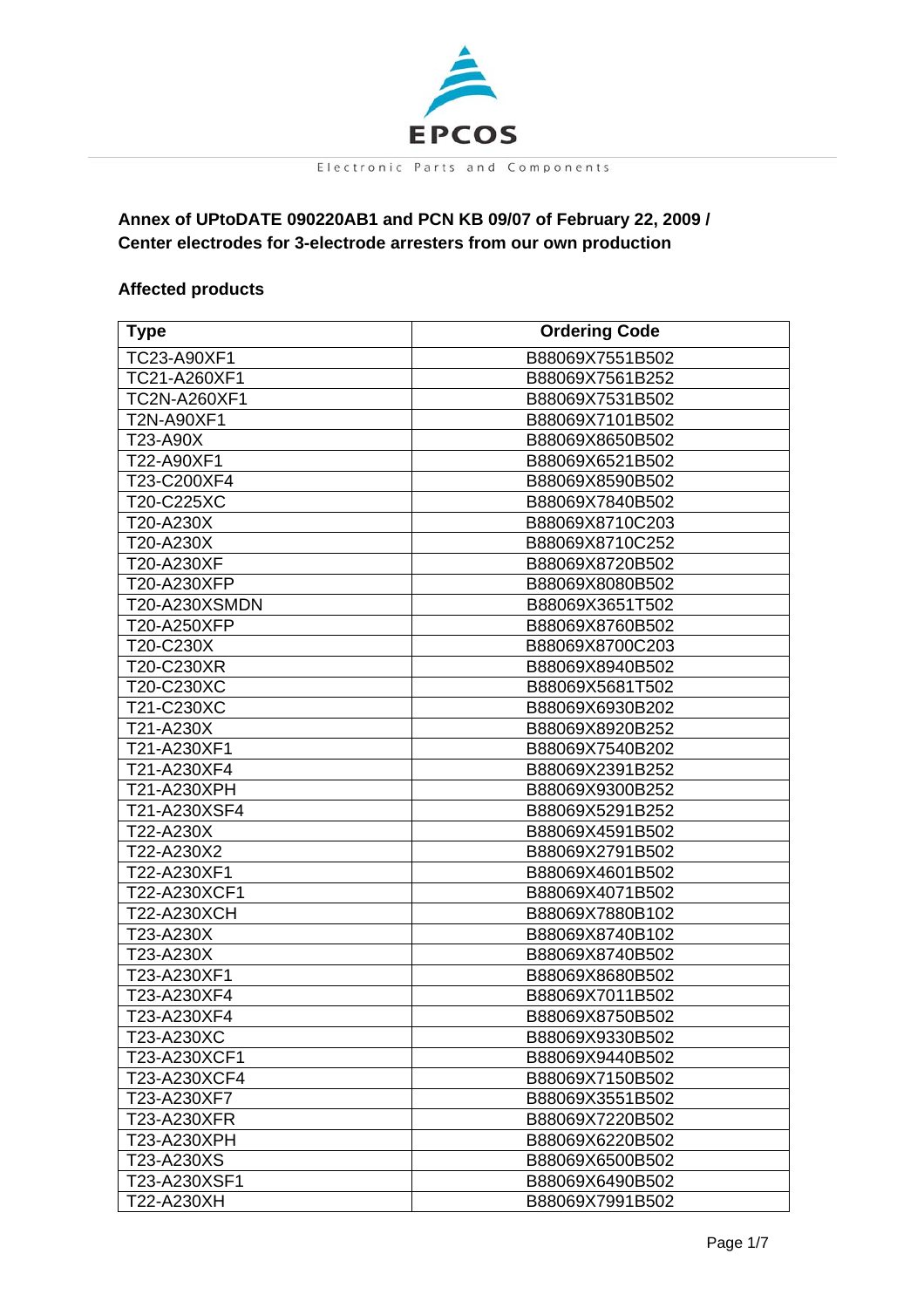

| T23-C230XC    | B88069X9510B502 |
|---------------|-----------------|
| T23-C230XK    | B88069X7030B502 |
| T23-C230XF1   | B88069X4250B502 |
| T23-C230XCF1  | B88069X3621B502 |
| T23-C230XAF1  | B88069X3891B502 |
| T23-C230XKF1  | B88069X8110B502 |
| T23-C230XKRF1 | B88069X8150B502 |
| T23L-A230XF4  | B88069X3571B502 |
| T23B-C350X    | B88069X5341B252 |
| T24-A230XF6   | B88069X8730B502 |
| T25-A230X     | B88069X9290B502 |
| T25-A230XF1   | B88069X8630B402 |
| T25-A230XF1   | B88069X8630B502 |
| T25-A230XF4   | B88069X9150B502 |
| T25-A230XFR   | B88069X7630B502 |
| T25-C230XCF4  | B88069X7740B502 |
| T26-A230XF4   | B88069X2781B502 |
| T28-C230XCFN  | B88069X6250B502 |
| T25-C230XFR   | B88069X7640B502 |
| T25-C230XK    | B88069X7040B502 |
| T27-A230X     | B88069X7790B502 |
| T27-A230XF1L  | B88069X5880B502 |
| T27-A230XS    | B88069X9860B502 |
| T2N-A250XF1   | B88069X7111B502 |
| T22-A250XF4   | B88069X8780B502 |
| T22-A250XFR   | B88069X7650B502 |
| T20-A250X     | B88069X8810C203 |
| T21-A250XSF4  | B88069X6571B252 |
| T23-A250X     | B88069X8840B502 |
| T23-C250XF1   | B88069X5530B502 |
| T23-C250XF1   | B88069X5500B502 |
| T23-A250XF1   | B88069X9810B502 |
| T23-A250XF4   | B88069X8860B502 |
| T23-A250XF7   | B88069X6231B502 |
| T25-A250X     | B88069X7050B502 |
| T20-A250X1FP  | B88069X8010B502 |
| T20-A250XFP   | B88069X8760B502 |
| T27-A250XF1L  | B88069X7720B102 |
| T27-A250XF1L  | B88069X7720B202 |
| T23-A260XPF4  | B88069X4191B502 |
| T20-A260X     | B88069X7110C203 |
| T23-A260X     | B88069X9790B502 |
| T23-A260XF4   | B88069X9370B502 |
| T23-A260XF1   | B88069X4871B502 |
| T23-A260XCF4  | B88069X5051B502 |
| T2S-A260XF4   | B88069X9320B102 |
| T20-A350XF    | B88069X7320C203 |
| T20-A350XF    | B88069X2381B502 |
| T21-A350X     | B88069X5120B252 |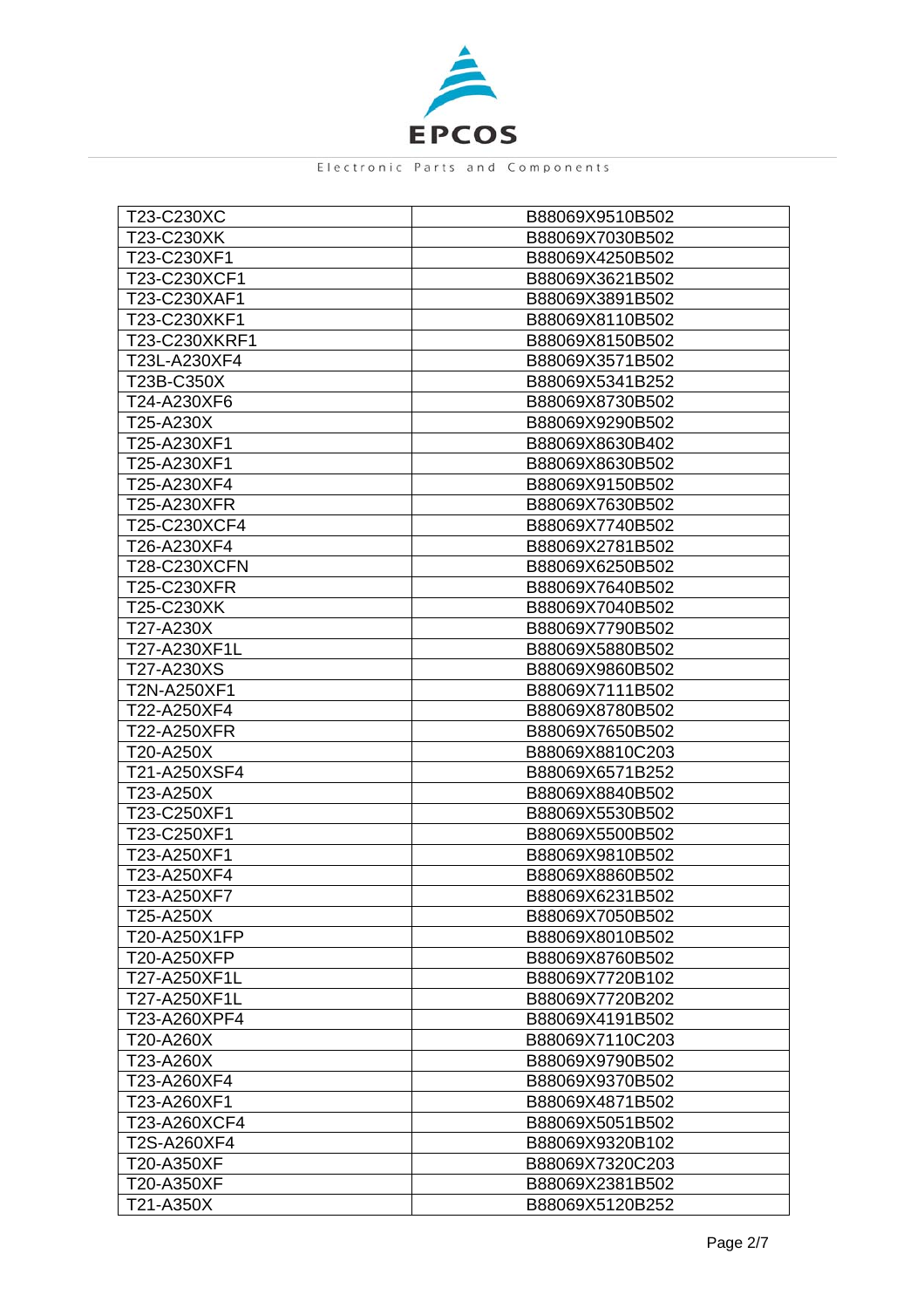

| T23-A350XF1          | B88069X7240B502 |
|----------------------|-----------------|
| T23-A350XF4          | B88069X7000B502 |
| T23-A350XCF4         | B88069X8100B502 |
| T23-A350X            | B88069X7200B502 |
| T23-A350X*           | B88069X4531B502 |
| T23-A350XC           | B88069X7190B502 |
| T25-A350X            | B88069X7750B502 |
| T25-A350XF1          | B88069X9730B502 |
| T25-A350XF4          | B88069X7780B502 |
| T23-C350X            | B88069X7200B502 |
| T23-C350XS           | B88069X8160B502 |
| T25-C350XS           | B88069X9750B502 |
| T27-A350XS           | B88069X9870B502 |
| T27-A350XF1          | B88069X6960B502 |
| T29-A350X            | B88069X4161B502 |
| T2B-A350XF1          | B88069X3741B502 |
| T2C-C350X            | B88069X6351B502 |
| T2C-C350X            | B88069X6831B502 |
| T2C-C350X            | B88069X7861B502 |
| <b>T2ES-A350X</b>    | B88069X4260B502 |
| <b>T2N-C350XS</b>    | B88069X9540B502 |
| <b>T20-C350XSMDN</b> | B88069X5581T502 |
| T27-A400XS           | B88069X8071B502 |
| T23-A400XF4          | B88069X5471B502 |
| T20-A420X            | B88069X7820C203 |
| T20-A420X            | B88069X7100C230 |
| T20-A420XF           | B88069X7580B502 |
| T23-A420X            | B88069X8070B502 |
| T23-A420X            | B88069X3611B502 |
| T23-A420X*           | B88069X4541B502 |
| T23-A420XF4          | B88069X7140B502 |
| T23-A420XF4          | B88069X9900B502 |
| T23-A420XCF4         | B88069X5101B502 |
| T23-C420X            | B88069X4101B502 |
| T25-A420X            | B88069X7670B502 |
| T25-A420XD           | B88069X4881B502 |
| T25-C420XF4          | B88069X5561B502 |
| T27-A420X            | B88069X3521B502 |
| T23-A450XF4          | B88069X4901B502 |
| T23-C470X            | B88069X4921B502 |
| T25-C470XD           | B88069X5301B502 |
| T23-C500XS           | B88069X5160B502 |
| T21-C500X            | B88069X5050B202 |
| T23-C600X            | B88069X8120B502 |
| T27-A600XS           | B88069X8081B502 |
| T27-A700XPH          | B88069X4701B502 |
| T21-A700XPH          | B88069X9700B502 |
| T27-A900X            | B88069X5671B502 |
| T2P-A900X            | B88069X7781B502 |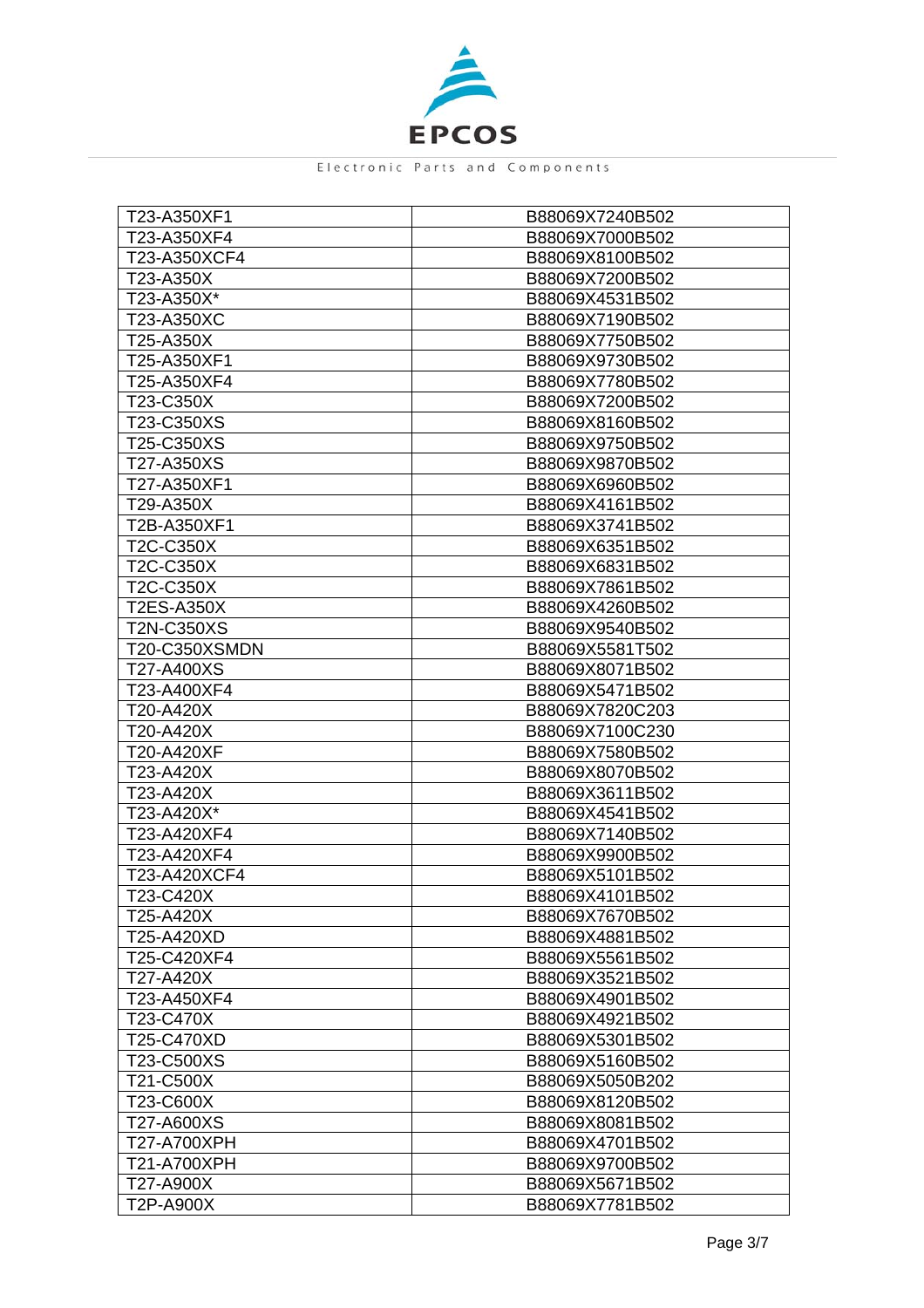

| T83-A75X      | B88069X7401B502 |
|---------------|-----------------|
| T80-A90X      | B88069X8360C203 |
| T80-A90XD     | B88069X5631C203 |
| T80-A90XD     | B88069X5631T502 |
| T80-A90XF     | B88069X6281B502 |
| T80-A90XF     | B88069X2391B502 |
| T80-A90XSMDN  | B88069X5930T502 |
| T81-A90X      | B88069X8440B202 |
| T83-A90X      | B88069X8300B502 |
| T83-A90X TII  | B88069X6330B502 |
| T83-A90XF1    | B88069X8430B502 |
| T83-A90XF4    | B88069X8350B502 |
| T87-A90X      | B88069X5870B502 |
| T88-A90XSMD   | B88069X8330T302 |
| T88-A90XSMDA  | B88069X4031T302 |
| T88-A90XSMDN  | B88069X4451T302 |
| T81-A150X     | B88069X9580B202 |
| T83-A150X     | B88069X9590B502 |
| T83-A150XF1   | B88069X9930B502 |
| T88-A150XSMD  | B88069X9840T302 |
| T80-A230X     | B88069X9380C203 |
| T80-A230XF    | B88069X8380B502 |
| T80-A230XFP   | B88069X8220B502 |
| T81-A230X     | B88069X8470B252 |
| T81-A230XF4   | B88069X9680B252 |
| T82-A230XF1   | B88069X1670B502 |
| T82-A230XF4   | B88069X8270B502 |
| T83-A230X     | B88069X8910B502 |
| T83-A230X     | B88069X9620B252 |
| T83-A230XF1   | B88069X9420B502 |
| T83-A230XF4   | B88069X5821B502 |
| T83-A230XF4   | B88069X8870B502 |
| T83-A230XSF4  | B88069X5140B502 |
| T83L-A230XF4  | B88069X3561B502 |
| T84-A230XF6   | B88069X8520B502 |
| T85-A230XF1   | B88069X9720B502 |
| T85-A230XF4   | B88069X9260B502 |
| T87-A230X     | B88069X8900B502 |
| T88-A230XSMD  | B88069X9920T302 |
| T88-A230XSMDA | B88069X4041T302 |
| T88-A230XSMDN | B88069X4461T302 |
| T80-A250X     | B88069X8170C203 |
| T80-A250XF    | B88069X8230B502 |
| T80-A250XFP   | B88069X8190B502 |
| T80-A250XSMDN | B88069X3501T502 |
| T83-A250X     | B88069X8340B502 |
| T83-A250XF4   | B88069X8990B502 |
| T80-A260X     | B88069X7431C203 |
| T83-A260X     | B88069X2710B502 |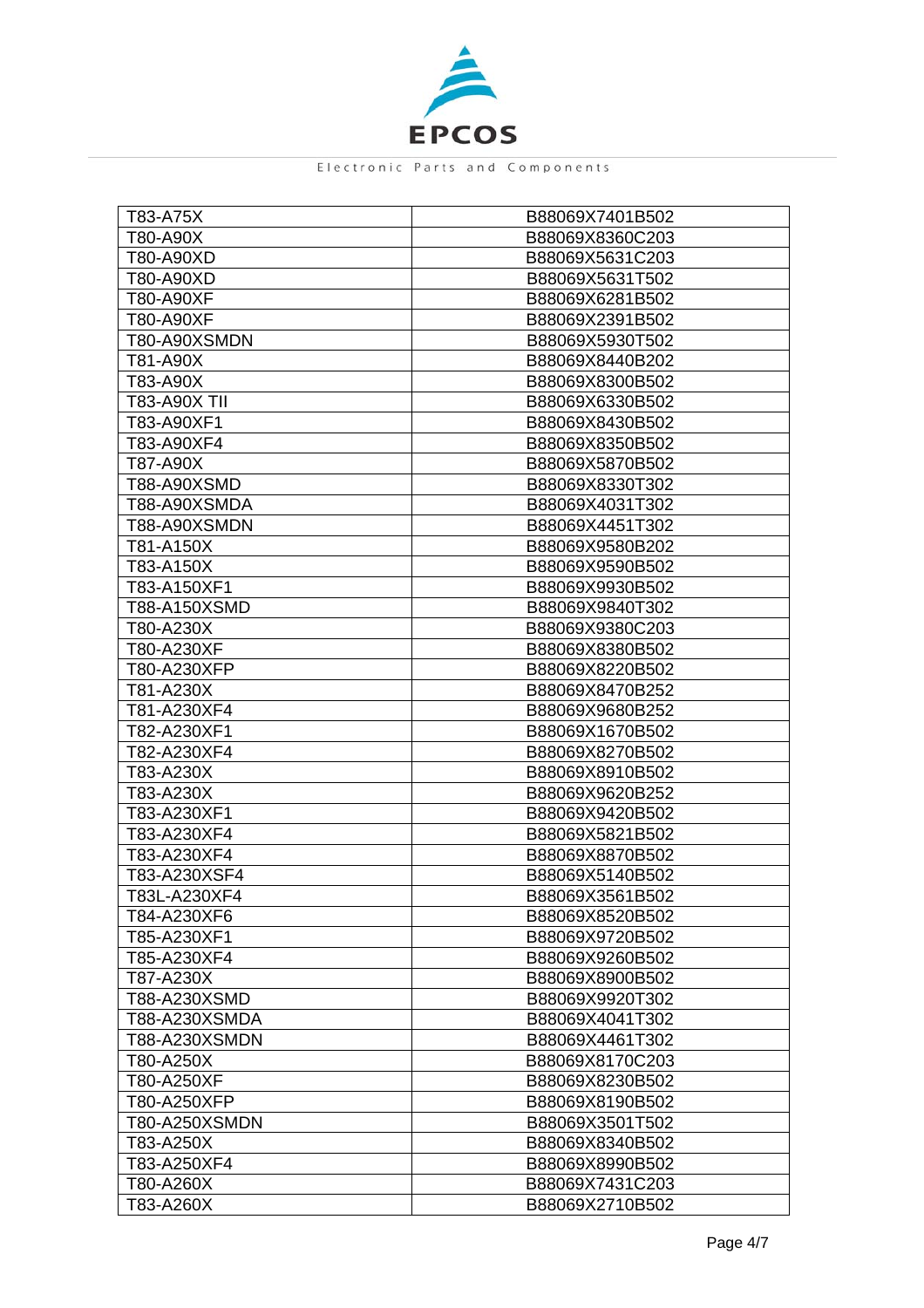

| T83-A260XF4        | B88069X8250B502 |
|--------------------|-----------------|
| T83-A260XL         | B88069X6050B502 |
| T85-A260XF4        | B88069X9270B502 |
| T8T-A260XL         | B88069X5371B152 |
| T81-A300X          | B88069X9000B202 |
| T83-A300X          | B88069X7990B502 |
| T83-A300X          | B88069X9020B502 |
| T80-A350X          | B88069X8500C203 |
| T80-A350XF         | B88069X8390B502 |
| T80-A350XFP        | B88069X9360B502 |
| T80-A350XSMDN      | B88069X5940T502 |
| T81-A350X          | B88069X9190B252 |
| T83-A350X          | B88069X8690B502 |
| T83-A350XF1        | B88069X9410B502 |
| T83-A350XF4        | B88069X9120B502 |
| T83-A350XF4B       | B88069X6261B502 |
| T85-A350XF1        | B88069X2420B502 |
| T85-A350XF4        | B88069X9230B502 |
| T87-A350X          | B88069X8850B502 |
| T87-A350X          | B88069X8980B502 |
| <b>T8NE-A350X</b>  | B88069X8320B502 |
| T89-A350XF1        | B88069X3921B502 |
| T80-A420X          | B88069X7910C203 |
| T80-A420X          | B88069X8370B502 |
| T80-A420XFP        | B88069X9910B502 |
| T83-A420X          | B88069X7960B502 |
| T83-A420XF4        | B88069X7970B502 |
| T83S-C420X         | B88069X7001B502 |
| T85-A420X          | B88069X6991B502 |
| T83-A450X          | B88069X5950B502 |
| T83-A500XF4        | B88069X3771B502 |
| T80M-A600X         | B88069X6970C203 |
| T83-C600X          | B88069X7890B502 |
| T83-C600X          | B88069X8530B502 |
| T87-C600X          | B88069X8550B502 |
| T87-C600X          | B88069X9070B502 |
| <b>TC80-A230XF</b> | B88069X5801B502 |
| TC83-A230XF1       | B88069X5611B502 |
| TC83-A230XF1       | B88069X6921B502 |
| TC83-A400XF1       | B88069X6171B502 |
| TC85-A230XF1       | B88069X6621B502 |
| TC85-A230XF7       | B88069X6841B502 |
| T30-A90X           | B88069X3030C253 |
| T30-A90XG          | B88069X3120T702 |
| T30-A90XG          | B88069X2430T702 |
| T33-A90X           | B88069X2271B502 |
| T31-A90X           | B88069X2261B252 |
| T36-A90X           | B88069X3701B502 |
| T30-A230X          | B88069X3060C253 |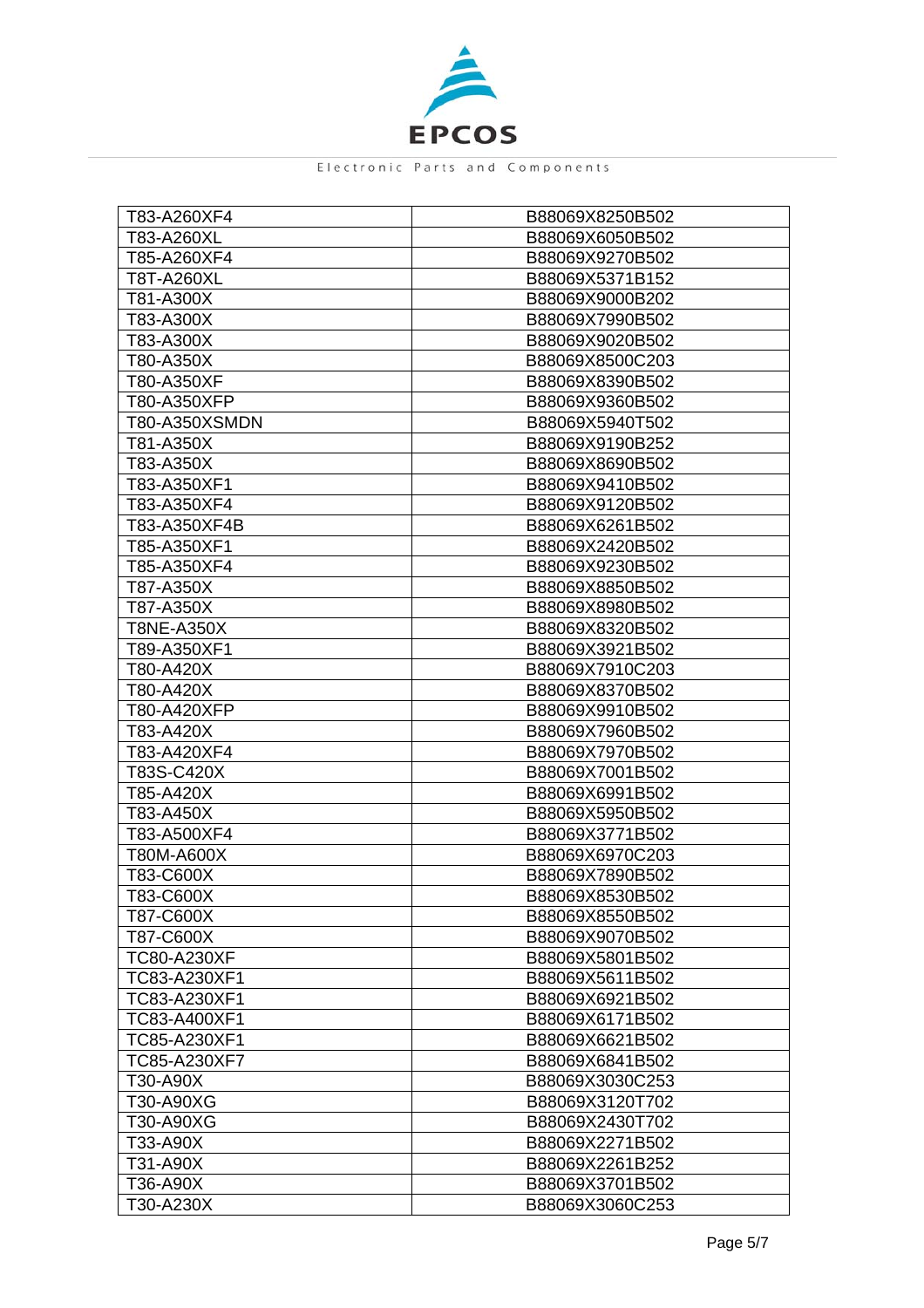

| T30-A230XG    | B88069X3010T702 |
|---------------|-----------------|
| T30-A230X     | B88069X1700C253 |
| T30-A230X     | B88069X6100T702 |
| T30-A230XF    | B88069X5490B502 |
| T30-A230XF    | B88069X5490T702 |
| T30-A230XC    | B88069X3650C253 |
| T31-A230X     | B88069X3130B252 |
| T31-A230X     | B88069X3130B102 |
| T32-A230X     | B88069X3280B502 |
| T32-A230XF1R  | B88069X9560B502 |
| T33-A230X     | B88069X9800B502 |
| T33-A230XL    | B88069X7831B502 |
| T33-A230XF1   | B88069X9550B502 |
| T33-C230XCF1  | B88069X5750B502 |
| T35-A230X     | B88069X3080B502 |
| T35-A230XS    | B88069X2611B502 |
| T36-A230X     | B88069X3721B502 |
| T38-A230XF4A  | B88069X4060B502 |
| T38-A230XF9   | B88069X2760B502 |
| T3D-A230XF1   | B88069X6460B502 |
| T30-A230XFSMD | B88069X4771B502 |
| T30-A230XFSMD | B88069X4771T702 |
| T307-A230X    | B88069X3550C253 |
| T3S-A230XF1   | B88069X9890B502 |
| T30-A250X     | B88069X3951C253 |
| T33-A250XF1   | B88069X3971B502 |
| T3C-A250XCF9  | B88069X1460B502 |
| T3C-A250XF9   | B88069X1310B502 |
| T33-A250XCF1  | B88069X5450B502 |
| T30-A260X     | B88069X3020C253 |
| T35-A260X     | B88069X9610B502 |
| T30-A350X     | B88069X3180C253 |
| T30-A350XSMD  | B88069X7921C253 |
| T31-A350X     | B88069X3090B502 |
| T31-A350X     | B88069X3090B252 |
| T32-A350XF1R  | B88069X5850B502 |
| T33-A350X     | B88069X1470B502 |
| T35-A350X     | B88069X3110B502 |
| T36-A350X     | B88069X3731B502 |
| T30-A350XG    | B88069X2450T702 |
| T30-A420X     | B88069X3040C253 |
| T3K-A420X     | B88069X3240B502 |
| T30-A420X     | B88069X6110T702 |
| T30-A420XG    | B88069X3050T702 |
| T30-A420XSMD  | B88069X4961C253 |
| T30-A420XSMD  | B88069X4961T702 |
| T32-A420X     | B88069X4471B502 |
| T30-A500X     | B88069X3070C203 |
| T30-H11XSMD   | B88069X7931T702 |